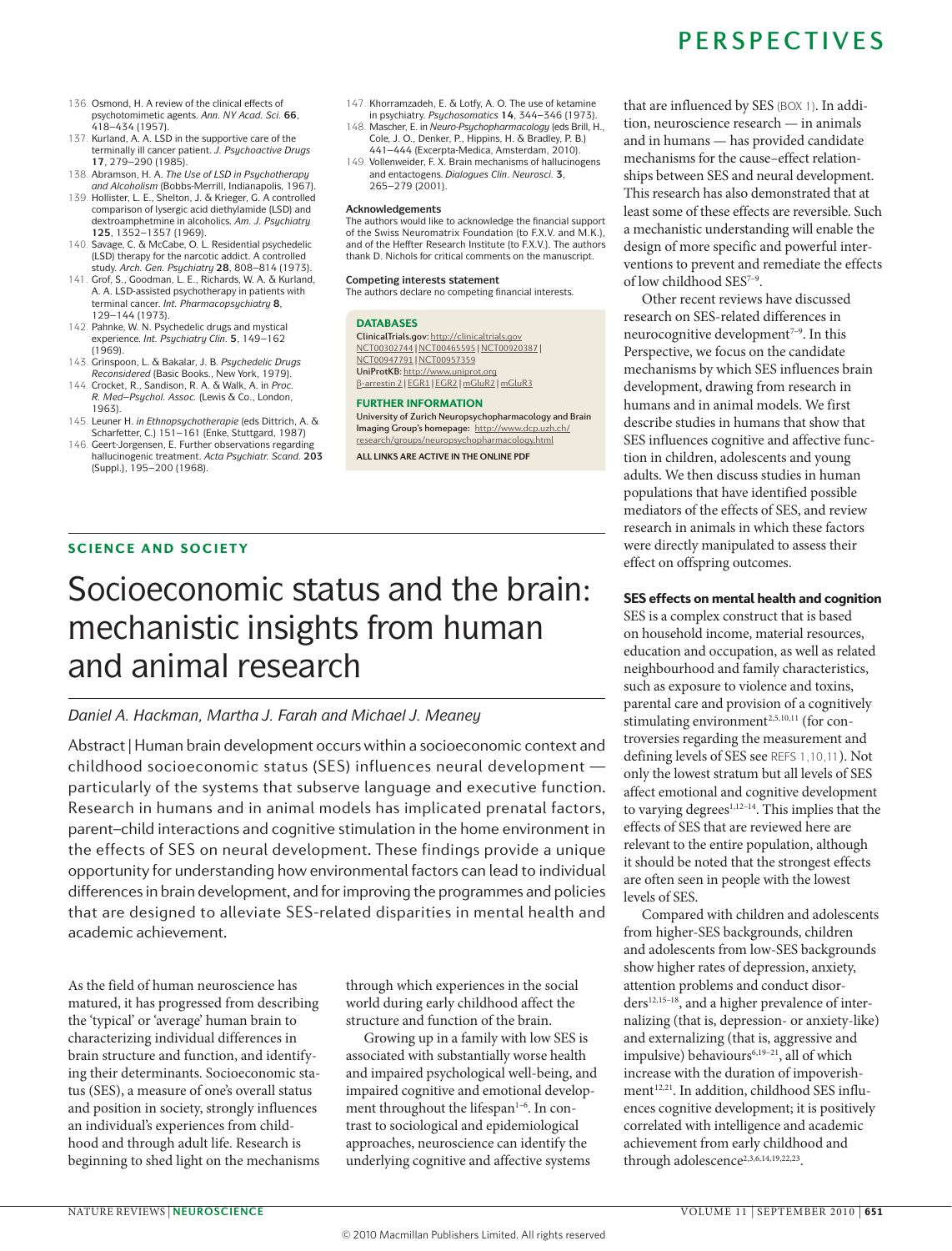These effects are likely to account, at least in part, for the persistence of poverty across generations24: individuals of low childhood SES face various social and economic barriers to success and well-being, and do so with the added disadvantage of worse health, reduced emotional resilience and impaired cognitive skills.

### SES and neurocognitive systems

It is difficult to discern the mechanisms that underlie the link between SES and intelligence, academic performance and mental health because each of the outcome variables — IQ, school achievement and diagnostic classifications — reflects the functioning of multiple underlying cognitive and socioemotional systems. Therefore, a promising approach for understanding how SES affects these outcome variables is to identify SESrelated differences in the underlying cognitive and affective neural systems (BOX 1).

Childhood SES affects some neurocognitive systems more than others. Studies that assessed multiple neurocognitive systems found that the largest effects of SES are on language processing, with more moderate effects on executive function

— particularly on working memory and cognitive control<sup>13,25-27</sup>. Additionally, some studies found moderate effects of SES on declarative memory and spatial cognition<sup>13,25,28,29</sup>.

Studies that focus on language development have shown an effect of SES on vocabulary, phonological awareness (the ability to reflect on the sound and structure of language; an important ability for learning to read) and syntax<sup>30</sup>. For example, an early, influential study estimated that the vocabulary of American 3-year-olds from professional families is twice as large as that of children in families on welfare<sup>31</sup>. Structural differences in temporal and parietal brain areas that are involved in language have not been found across SES levels in children<sup>32</sup>. However, SES was positively correlated with the degree to which the left (relative to the right) inferior frontal gyrus is activated during a language task in young children<sup>33</sup>, indicative of decreased specialization of language function in the left hemisphere in children with low SES. Moreover, left fusiform activity during reading was positively correlated with phonological awareness in lower-SES children, but not in higher-SES children<sup>34</sup>.



**Nature Reviews** | **Neuroscience** Research on brain development enables us to identify the differences in the cognitive and affective Socioeconomic status (SES) has effects on cognition, academic achievement and mental health. neural systems that underlie the effects of SES on cognition, academic achievement and mental health. In addition, neuroscience research in animals and humans can provide biologically plausible candidate mediators for explaining the cause–effect relationships between SES and neural development. These mediators include prenatal factors, parental care and cognitive stimulation, as well as other possible mechanisms (BOX 2). It is also likely that the effects of SES during early childhood on cognition, academic achievement and mental health will influence adult socioeconomic advancement. Each aspect of this schematic (see the figure) is also a potential target for intervention and prevention programmes. These programmes could seek to influence, firstly, SES directly; secondly, the candidate mediators of SES effects; thirdly, aspects of brain development through strategies that include the training of specific neurocognitive functions; and finally, school achievement or psychopathology through changes in curricula or therapeutic treatment. By identifying novel targets for intervention and by providing a more complete explanation of the mechanisms that cause SES-related disparities, neuroscience research will enable the design of specific and theory-driven interventions to prevent and remediate the effects of low childhood SES.

SES-related differences in the executive functions of working memory and inhibitory control have been noted in children as young as  $6-14$  months of age<sup>35</sup>. SESrelated differences in executive attentional systems have been reported in 6-year-old children36, and SES-related disparities in various tasks of executive function have been described at multiple developmental stages through early adolescence13,25,26,37–39. Likewise, SES influences verbal and spatial working memory in children and adolescents<sup>13,25,26,40</sup>, and spatial working memory in late adolescence<sup>41</sup>. Some studies do not find SES differences in all tasks of executive function $40,42-44$ , although this lack of effect may be explained in part by rigorous exclusion criteria, resulting in samples with particularly healthy and able low-SES children. Studies in adults show similar SES-related disparities in tasks measuring cognitive flexibility, immediate verbal learning and memory, and verbal fluency<sup>45</sup>.

There are also SES-related differences in the degree to which specific neural systems are recruited during executive function tasks, even when task performance does not differ between SES groups. For example, event-related potentials (ERPs) reveal that low-SES children exhibit larger responses to unattended stimuli, which is indicative of difficulty in suppressing distraction early in the processing stream and thus, of reduced selective attention46,47. In addition, as measured with ERPs, low-SES children do not recruit prefrontal attention circuits in response to novel distracter stimuli to the same degree as higher-SES children<sup>27</sup>. Moreover, in a functional MRI based task that requires the subject to apply familiar stimulus– response rules and to learn new rules, low-SES children preferentially recruit the right middle frontal gyrus when learning novel rules (activation in this region is inversely related to accuracy in applying the new rule)(M. Sheridan, K. Sarsour, M. D'Esposito and W. T. boyce, personal communication).

There is also evidence of SES-related differences in the neural processing of emotion. Lower-SES adolescents exhibit lower left-sided brain activity at rest, as measured by resting alpha-asymmetry at frontal sites, a pattern that is typically seen in patients with depression<sup>48</sup>. Among college students, lower subjective social status is associated with an increased amygdala response to angry faces<sup>49</sup>. In adults, lower subjective social status is related to a smaller volume of the perigenual anterior cingulate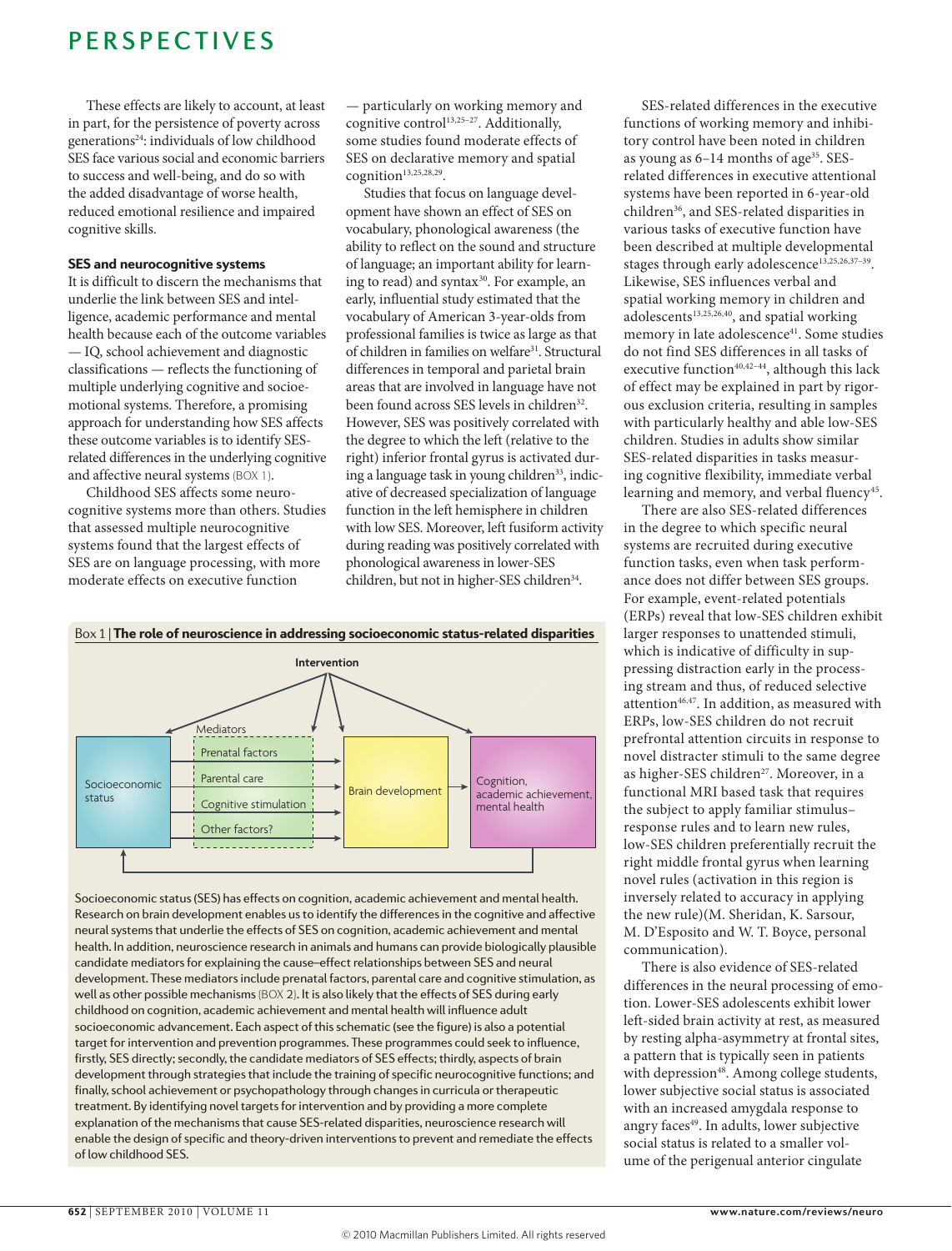### **PFRSPFCTIVES**

cortex<sup>50</sup>, a region that is functionally connected with the amygdala and that is implicated in the regulation of emotional states and the risk of affective disorders<sup>51,52</sup>.

In summary, there is evidence of robust SES differences in language and executive function, as well as emerging evidence for differences in other cognitive and affective processes. Executive function seems to be particularly important in achieving positive life outcomes despite adversity in low-SES children and adolescents<sup>53,54</sup>. Impairments in executive function are also implicated in various affective and behavioural disorders, and both language and executive function development in childhood are important for successful school performance<sup>55-59</sup>. Individual differences in these neurocognitive systems are determined in part by SES and these systems therefore emerge as candidate pathways by which SES might compromise academic achievement and increase the risk of mental illness.

### Disentangling cause and effect

The association between SES and human brain functioning could indicate that the experiences that are typical of different levels of SES affect brain development ('social causation'). Alternatively, it could indicate that differences in brain functioning predispose people to a particular level of socioeconomic success and, therefore, to a particular SES ('social selection'). The two possibilities are not mutually exclusive and may operate at different times across development such that, for example, social causation may explain SES-related effects on neurocognitive development in childhood and adolescence, which over time may inhibit socioeconomic achievement and thus, SES in adulthood. In addition, it is possible that genomic variation in concert with environmental context may influence both family SES and child development, and that genetic variation may interact with SES to influence neurodevelopmental outcomes. Nevertheless, the current evidence indicates that SES-related differences in neural development, at least in part, reflect social causes.

In the realm of mental health, evidence for the social causation hypothesis of SESrelated differences in the prevalence of depression and anxiety is strong (although social selection may also operate in schizophrenia, as the SES of people with schizophrenia is likely to decline as a consequence of their illness and illnessrelated impairments)18,20,60,61. Moreover, a natural 'experiment' in which one subset of a population received a sudden income

supplement revealed that even small changes in income for impoverished families leads to decreased rates of childhood mental health problems, particularly for clinically significant externalizing behaviours<sup>62</sup>. This not only supports the 'social causation' hypothesis but also indicates that the excess mental health burden of low-SES families may be at least partly reversible by changes in income. In addition, findings from a study of twins indicate that the heritability of internalizing problems can be modified by SES. Here, the environment accounted for a greater percentage of the variation in internalization at low-SES levels<sup>63</sup>.

In the realm of cognitive functioning there is considerable evidence that environmental contexts exert causal influence<sup>64</sup>. Cross-fostering studies that compared children who were adopted within or between SES levels also found a strong environmental component to SES-related differences in IQ, again supporting the social causation hypothesis<sup>65</sup>. This approach may in fact have underestimated environmental effects, as the implicit assumption is that prenatal environmental factors are genetic rather than environmental. In addition, the impact of poverty is greater if poverty is experienced in early rather than late childhood<sup>3,12</sup> and this is difficult to explain in terms of heritability alone. Studies comparing mono- and di-zygotic twins also indicate that the magnitude of genetic effects on IQ depends on SES, such that cognitive ability is almost entirely predicted by environmental factors at lower-SES levels<sup>66</sup>. Thus, in addition to the known effects of genomic variation on executive function<sup>67</sup>, it is likely that the development of executive function is influenced by the environment, especially at lower SES levels. It is also worth noting that estimates of environmental effects in studies of twins depend on the variance in environment across the sample, so if there is insufficient variation in SES then overall environmental effects are likely to be underestimated. Moreover, the effects of SES and of genotype interact to produce phenotypes such as serotonin responsivity to fenfluramine and attention ability<sup>68,69</sup>. Lastly, some aspects of neural development that are influenced by SES, such as executive function, are also responsive to intervention. This is consistent with the 'social causation' hypothesis and demonstrates that differences may be at least partly reversible<sup>59,70,71</sup>.

No single environmental factor is likely to explain all SES effects, and it is probable that specific factors mediate specific aspects of neurodevelopment. Two environmental

factors that could mediate SES-related differences in neurocognitive development are healthcare access and education, both of which are better for children in higher levels of SES. Yet, they cannot entirely explain SES effects. For example, gradients of SES effects on health persist in countries with universal health care<sup>1</sup>, and SES effects on cognition and neurodevelopment emerge early in childhood, before children have extensive, formal education<sup>13,14,19,26,31,33,35-39,47</sup>.

#### Candidate mechanisms of SES effects

SES influences the quality of the physical and psychosocial environment throughout development<sup>5</sup>. Factors in the environment, such as exposure to cognitive stimulation in the home, toxins, nutrition, prenatal drug exposure and stress — including parental stress and its associated effects on parenting practices and parent–child interactions — might mediate the effects of SES on the brain (BOX 2). Consequently, the challenge is to identify the underlying mechanisms by which SES influences brain development. Hypotheses concerning these mechanisms can be formed and tested by integrating data from studies in humans and from animal models, each of which have different and complementary strengths and weaknesses (BOX 3). We focus on the three potential mechanisms underlying the effects of SES on neurocognitive development that have the broadest empirical support: prenatal factors, parental care and cognitive stimulation.

*Prenatal influences.* Low SES in pregnant women increases the likelihood of premature birth and impaired fetal growth<sup>72</sup>, both of which are predictive of increased rates of childhood mental illness and poor school performance<sup>73-77</sup>. Low SES is also associated with higher levels of stress, higher infection rates and poor nutrition during pregnancy. All of these increase plasma levels of corticotropin-releasing factor (CRF) and glucocorticoids in both the mother and the fetus75,78–80 and can thereby restrain fetal growth<sup>75,78</sup> and trigger prematurity<sup>79</sup>. Glucocorticoid administration during pregnancy is associated with increased externalizing behaviour, shyness**,** distractibility and inattention, as well as lower IQ in children<sup>81</sup>. Moreover, even modestly low birthweight is linked to smaller hippocampal volume in adults<sup>82</sup>. These findings suggest that conditions that are associated with low SES compromise fetal growth and neurodevelopment, with subsequent effects on neural function that persist into adulthood**.**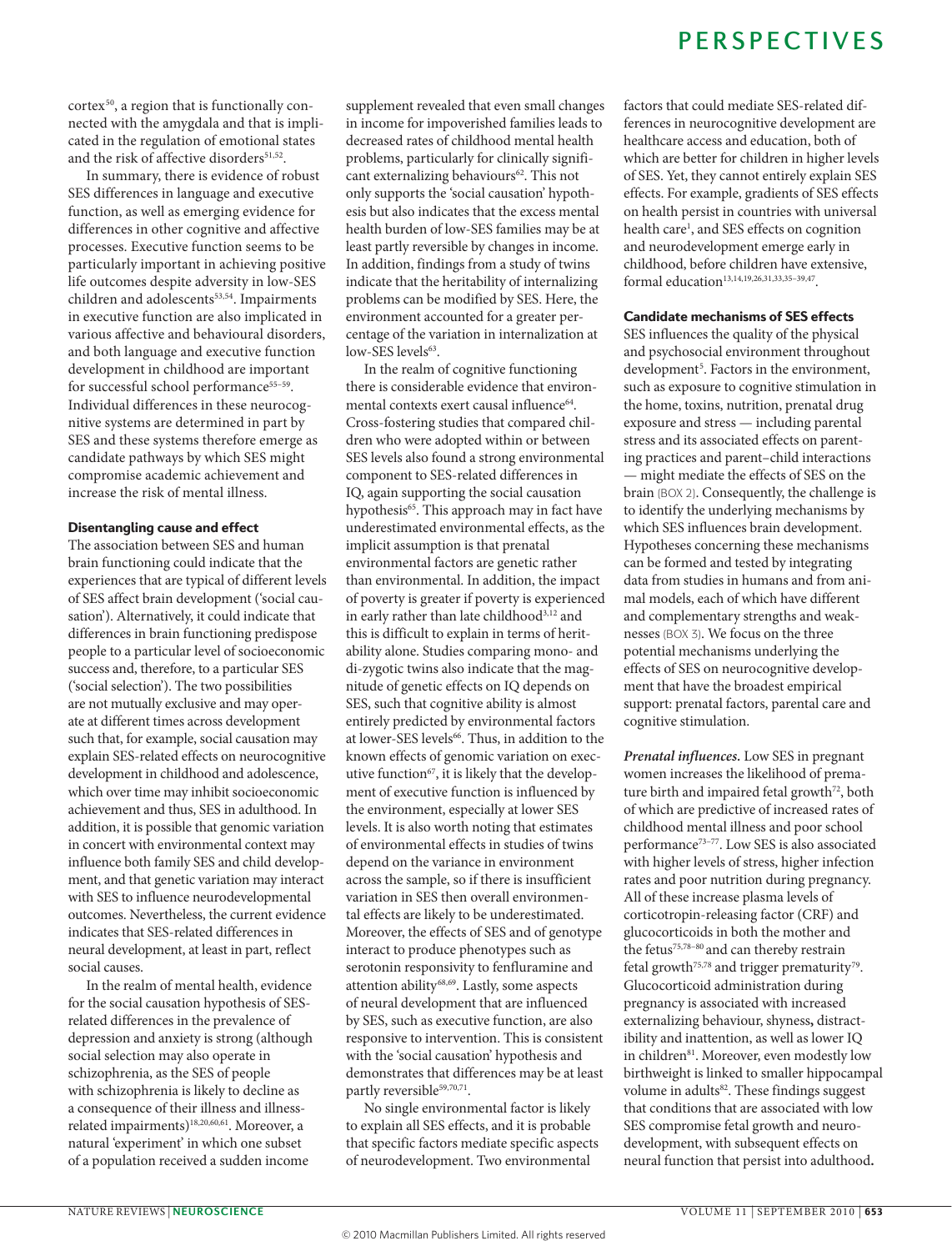In rodents, pre- or peri-natal glucocorticoid administration to pregnant females reduces brain weight at birth, inhibits neurogenesis and delays neuronal maturation, myelination, gliogenesis and synapse formation<sup>78</sup>. Moreover, maternal stress during pregnancy decreases spine density in multiple brain areas that are related to emotion regulation, including the hippocampus, anterior cingulate and orbitofrontal cortex<sup>83</sup>, and increases behavioural and hormonal responses to stress in the offspring in adulthood75,78,84–86. The effects on stress responsiveness in adulthood are abolished by normalization of glucocorticoid levels during pregnancy<sup>87</sup>. In Rhesus monkeys, fetal exposure to elevated glucocorticoid levels reduces hippocampal volume in adulthood<sup>88</sup>. The offspring of female Rhesus monkeys that were stressed during pregnancy exhibit decreased birthweight, impaired neuromotor development, attention deficits and emotional dysregulation across the lifespan<sup>89</sup>. Moreover, there is evidence in rodents that prenatal influences on hypothalamus–pituitary–adrenal (HPA) axis activity can be transmitted across generations in an epigenetic manner<sup>90</sup> (see below). Together, these findings suggest that in pregnant women, stressors that are associated with low SES predict birth outcomes that mimic the effects of increased fetal glucocorticoid exposure on neurodevelopment and that may persist across generations. Consequently, it is likely that SES effects might emerge during fetal development.

*Parental care.* Prenatal factors are unlikely to explain all of the effects of SES on neurodevelopment, particularly as SES effects are often still apparent even after controlling for birthweight<sup>91</sup>. Postnatal parental stress influences child development by decreasing parental involvement and care, as described by the family stress model<sup>4</sup>. In humans, low SES is associated with greater irritability and depressed and anxious moods in parents, which compromise parent–child interactions<sup>92,93</sup>. Parental stress leads to harsh and inconsistent discipline, less sensitivity to the needs of the child, reduced verbal communication and, in the children, insecure attachment to the primary caregiver6,31,92–95. Familial conflict and problematic parental behaviour — including (but not limited to) harsh and inconsistent discipline, neglect and abuse — are associated across all levels of SES with emotional and behavioural problems in children. These problems are not only observed when measured concurrently, such that parenting quality correlates

### Box 2 | The ecology of socioeconomic status

In addition to parenting quality and the *in utero* and home environments, there are other factors that may mediate the effects of socioeconomic status (SES) on neural development. These factors include: • Toxin exposure: low-SES children show increased levels of lead in the blood5 . Lead is a neurotoxin that affects  $IQ^{143}$  and school achievement, particularly affecting reading ability<sup>144</sup>.

- • Nutrition: nutrients and caloric intake influence the neural mechanisms that subserve cognition and emotion<sup>145</sup>. Lower-SES families have less access to healthy foods and are more likely to experience food insufficiency and nutritional deficiency<sup>5</sup>.
- • Prenatal drug exposure: there is little evidence that prenatal drug exposure is a major contributor to the SES disparities noted in this article. Although alcohol and drug use during pregnancy is related to SES, the direction of the relationship varies by substance, and alcohol use in particular is less common in pregnant women of low SES<sup>146,147</sup>. Furthermore, the effects of prenatal cocaine exposure seem to be relatively small when the effects of other factors, such as the home environment, are controlled for<sup>148</sup>.
- • Stress: stress affects family relationships, including relationships with children. Low-SES families experience increased stress related to social rank, difficulties in providing for the family's needs, living in dangerous neighbourhoods and other factors. This can lead to chronic stress and thereby affect child development<sup>5,95,149,150</sup>. There is some evidence from research in animals and humans that stress specifically impairs attentional control<sup>151,152</sup>, and that indicators of chronic stress exposure mediate the relationship between childhood SES and working memory<sup>41</sup>.

with emotional and behavioural patterns in the child, but also when measured prospectively, as the quality of earlier parenting predicts children's emotional and behavioural patterns years later93,94,96-98.

Parental care, and in particular parental discipline, parent–child verbal communication and sensitivity to the emotional needs of the child, at least partially mediates the effects of SES on emotional and cognitive function in children<sup>6,19,91,99</sup>. High-quality parent–child interactions are associated with resilience among children who live in stressful, impoverished environments<sup>100</sup>. Moreover, clinical programmes that aim to improve parenting practices in poor, high-risk families improve behavioural and cognitive outcomes in children<sup>101-103</sup>, providing experimental evidence that is consistent with the role of parenting as a mediator for the effects of SES. The quality of parental care in early childhood predicts, in a longitudinal study of a low-SES sample, better declarative memory and smaller hippocampal volume in low-SES adolescents, and these associations are independent of cognitive stimulation (see below) and maternal intelligence<sup>104,105</sup>.

Studies in rodents and non-human primates have revealed evidence for direct effects of stress on the quality of mother– infant interactions and on gene expression and neurodevelopment. In bonnet macaques, restricted access to food is a stressor that greatly impairs mother–infant interactions, which in turn increases stress reactivity in the adolescent offspring, reflecting an enduring effect of parental care<sup>106</sup>. Likewise, in rodents, the frequency of licking and grooming of pups by the

mother is diminished by chronic stress imposed during pregnancy<sup>107,108</sup>. Variations in the frequency of licking and grooming of rat pups are associated with changes in the neural systems that regulate behavioural and HPA responses to stress in adulthood (FiG. 1). The HPA response to stress in mammals is largely mediated by the release of CRF from the hypothalamus, which is under negative feedback control from glucocorticoids, in part through the activation of glucocorticoid receptors in the hippocampus. The adult offspring of dams that exhibit high licking and grooming of pups show increased hippocampal glucocorticoid receptor expression, decreased hypothalamic CRF levels and more modest HPA responses to stress compared with the offspring of dams that exhibit low licking and grooming<sup>109-113</sup>. Adult offspring of mothers that exhibit high licking and grooming also have enhanced expression of genes for GABA, (γ-aminobutyric acid type A) receptor subunits in the amygdala that regulate inhibitory influences over stress responses, rendering the animals less fearful<sup>109,110</sup>. Cross-fostering studies in rats have revealed direct effects of postnatal maternal care (that is, independent of genomic influences) on hippocampal physiology and on the response to stress in the adult offspring<sup>110,112</sup>. Importantly, in rats, chronic stress during pregnancy alters the quality of mother-infant interactions<sup>108</sup>, reducing the frequency of pup-licking in the dam and increasing stress reactivity in the offspring<sup>112</sup>, and these effects can be transmitted across generations<sup>114</sup>. These findings recapitulate the theme that is apparent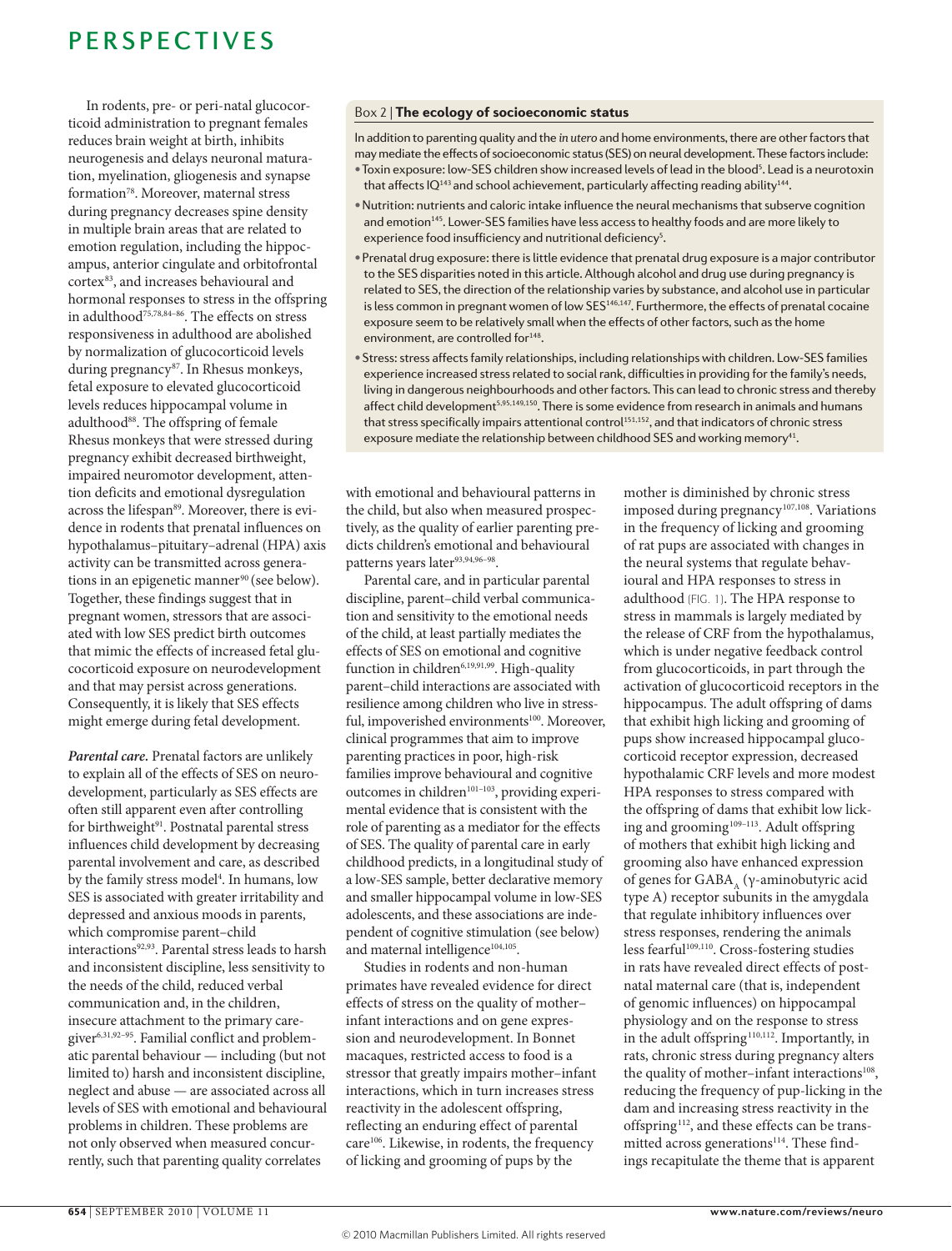### **PFRSPFCTIVES**

in studies of SES and human parenting, namely that stressful environments alter the quality of parenting and thus, developmental outcomes.

Studies in rats have suggested that epigenetic mechanisms mediate the effect of maternal care on hippocampal glucocorticoid receptor expression. This mechanism involves DNA methylation, which affects chromatin structure and thereby regulates transcription factor binding and subsequently, gene transcription<sup>115</sup>. As adults, the offspring of mothers that exhibit high licking and grooming show decreased cytosine methylation of the binding site for the transcription factor nerve growth factorinducible A [\(NGFIA](http://www.uniprot.org/uniprot/P08046), also known as EGR1) that lies within the exon  $1$ <sub>7</sub> promoter of *[N1r3c1](http://www.ncbi.nlm.nih.gov/gene/14815)* (the gene that encodes the glucocorticoid receptor in the hippocampus); this results in increased NGFIA binding to this promoter, increased hippocampal glucocorticoid receptor expression and more modest HPA responses to stress<sup>113,116,117</sup>. In humans, child abuse is associated with increased methylation of the exon  $1_F$  glucocorticoid receptor gene promoter (the homologue of exon  $1<sub>7</sub>$  in rats) in the hippocampus<sup>118</sup>. These findings suggest that the effects of parental care may be mediated through a similar epigenetic mechanism in humans, although it remains to be investigated whether differences in childhood SES are associated with differences in DNA methylation and gene expression.

Variations in maternal care in rats also influence synaptic development in brain regions that regulate cognitive function. Licking and grooming of pups increases NMDA (N-methyl-D-aspartate) receptor levels in the hippocampus and hippocampal expression of growth factors (brain-derived neurotrophic factor and basic fibroblast growth factor), which promote neuronal activation and synaptogenesis, respectively<sup>119,120</sup>. The adult offspring of mothers that exhibit high licking and grooming show increased synaptic density<sup>119,121</sup> and a greater capacity for synaptic plasticity in the hippocampus and prefrontal cortex (*in vivo*122 or *in vitro*121), and improved performance in hippocampal and prefrontal cortex-dependent forms of learning and memory<sup>119,122</sup>. The effects on synaptic development and cognitive performance are reversed with cross-fostering<sup>119</sup>, indicating that parental care has direct effects on neuronal development that are consistent with those reported in studies of cognitive development in children.

It should be noted that although the majority of the research described above focuses on maternal care, particularly in animal models, it is not necessarily the case that in humans only mother–child interactions influence the cognitive and emotional development of offspring. It is likely that nurturing and supportive care-giving by parents of either gender or by other members of the

#### Box 3 | Animal and human research

Animal models provide important insights into the effects of socioeconomic status (SES) on brain development, despite the fact that animals do not have SES *perse.* Nevertheless, animal models are able to capture many of the components and correlates of SES — including prenatal factors, postnatal parental behaviour and cognitive stimulation — and allow for a level of experimental control over these factors that is neither possible nor desirable in studies with humans. In addition, in humans these putative environmental mediators of SES effects are correlated with one another. Animal research enables their effects to be isolated and can reveal synergistic interactions among them. Of course, there are limits to the adequacy of animal models for human development, particularly when social and cultural phenomena are of interest. Stress that is induced experimentally in a rat, such as by physical restraint, may not reflect the psychosocial aspects of stress that is experienced by a human who is struggling economically. Furthermore, the extent to which parental care or cognitive stimulation correspond between animals and humans is undoubtedly low. Likewise, although efforts can be made to employ parallel outcome measures of certain executive function tasks in human and animal research, animal models of language performance or certain aspects of executive function, such as verbal working memory, are lacking. In humans, mediating factors are also nested within broader contexts that may be influential, such as the differences between rural and urban poverty<sup>5</sup>. It is therefore crucial to test hypotheses concerning the underlying causes of SES effects directly, by means other than experimental manipulation of the key candidate mechanisms in animal models. This can be accomplished using statistical mediation analysis, natural experiments, intervention studies<sup>70,141</sup> and strategies such as repeated, time-lagged measurements, structural equation modelling and propensity scores<sup>1</sup> to help to strengthen causal inferences. Using neuroimaging and molecular measures as well as the more conventional behavioural measures, this approach could in principle investigate specific neural mechanisms that research in animals has suggested may underlie the effects of SES on cognition and mental health.

community is important for child development<sup>123</sup>. The important point is that broader social and economic context can influence the quality of parental care, which then influences the activity of the neural systems that regulate stress reactivity and cognition in offspring through the epigenetic regulation of gene expression.

*The home environment: cognitive stimulation.*  SES influences the level of cognitive stimulation in the home, as described by the family investment model<sup>4,6</sup>. The quality of cognitive stimulation in the home includes, but is not limited to, factors such as the availability of books (and other literacy resources), computers, trips and parental communication. Together, these factors can explain the effects of SES on cognitive ability in children (for example, on reading and mathematics skills<sup>12,19,21,23,91,124,125</sup>) even when maternal IQ has been controlled for. The effect may be fairly specific as, in a longitudinal study, the level of cognitive stimulation in early childhood predicts language-related skills in low-SES adolescents independently of the quality of parental care and maternal intelligence<sup>104</sup>.

Additional evidence for these effects emerges from studies of intervention programmes that enhance cognitive stimulation. Such programmes buffer the effects of low SES on cognitive development<sup>6</sup>, boost school readiness<sup>126</sup> and promote academic achievement<sup>127</sup>, even in studies in which baseline cognitive functioning and maternal education have been controlled for<sup>128</sup>. Such interventions also increase self-esteem and social competence<sup>128</sup>, and reduce aggression<sup>129</sup>, particularly among the most deprived children<sup>130</sup>. The key point is that the effects of poverty on specific cognitive outcomes can be reversed, in part, through enhanced cognitive stimulation. Long-term follow-up observations of the effects of early intervention, including randomized controlled trials, come from programmes such as the Perry Preschool Program (Michigan, USA), the Abecedarian Project (North Carolina, USA) and the Chicago Child–Parent Centers, USA. These include increased cognitive stimulation as part of more comprehensive intervention programmes. Intervention programmes caused higher scores on achievement tests, higher levels of education and income, and lower rates of incarceration decades after the completion of the programmes, despite the fact that in some studies the initial gains in IQ disappeared<sup>131-134</sup>. Such effects suggest that although experience at any age affects later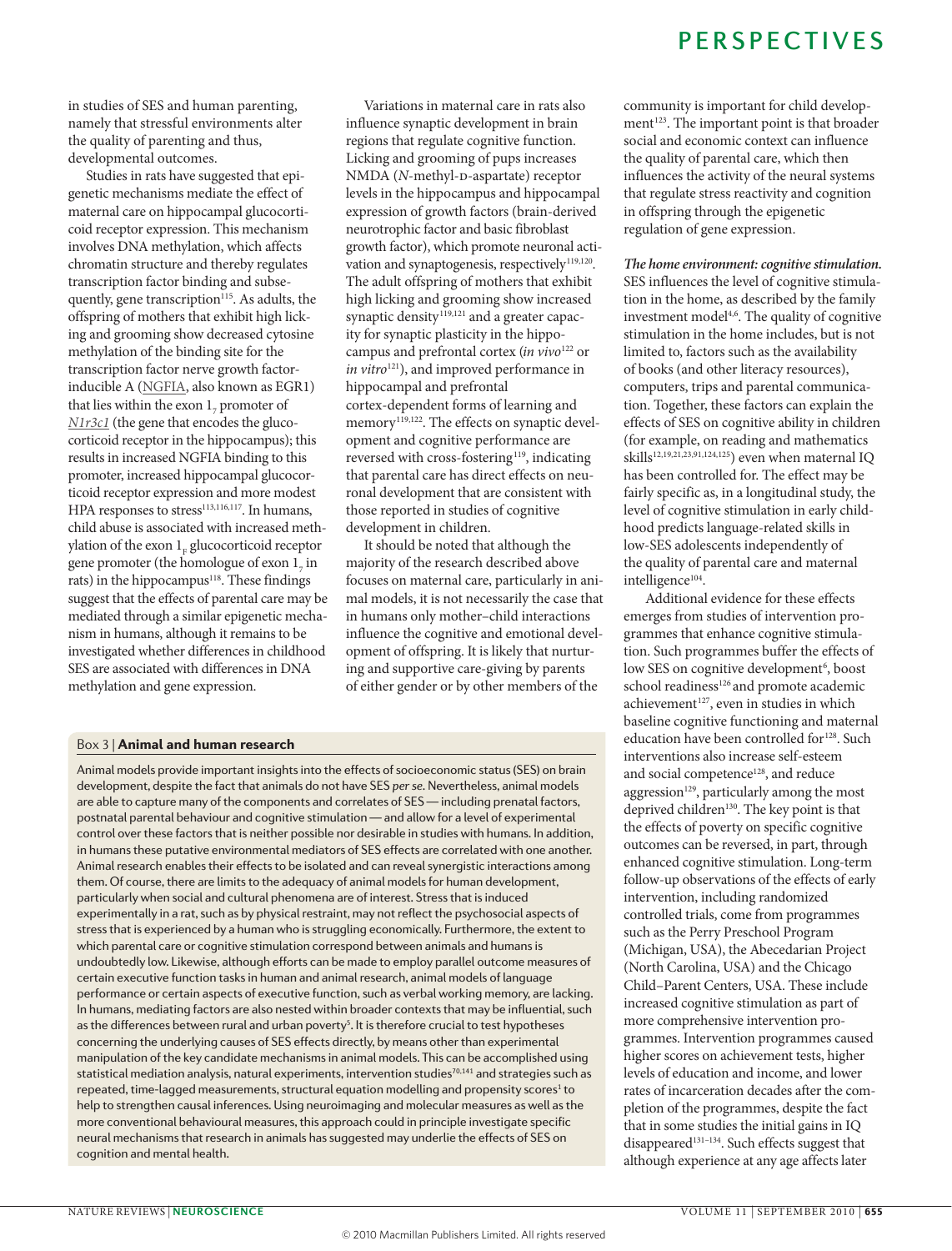outcomes, early cognitive stimulation is a particularly important determinant of later psychological functioning.

Animal models also provide a strong rationale for cognitive stimulation as a mediator of SES effects on neural development.

Hebb observed that environmental complexity during development alters a wide range of neural functions<sup>135</sup>. Studies of environmental enrichment in which animals are housed under conditions that provide increased sensory, cognitive and motor stimulation

**a** Tactile stimulation (maternal licking and grooming)



**Nature Reviews** | **Neuroscience** regulation of the expression of *Nr3c1*, the gene that encodes the glucocorticoid receptor (GR). Licking Figure 1 | **parental regulation of the hypothalamic–pituitary–adrenal axis. a** | The current working model for the effect of maternal care (specifically, of licking and grooming pups) on the epigenetic and grooming of pups activates thyroid hormone-dependent increases in hippocampal serotonin (5-hydroxytryptamine or 5-HT) levels and 5-HT binding to the 5-HT<sub>,</sub> receptor. Activation of the 5-HT<sub>,</sub> receptor leads to the activation of a cyclic AMP–protein kinase  $\overrightarrow{A}$  (PKA) cascade that induces the expression of the transcription factor nerve growth factor-inducible A (NGFiA) and cyclic AMP response element-binding (cReB) protein (cBP) expression and their association with the neuronspecific exon 1<sub>,</sub> GR gene promoter. **b** | In neonates, high levels of licking increases NGFIA and CBP association with the exon 1, promoter by triggering demethylation of a dinucleotide sequence (CpG) that is located within the NGFiA binding region of the exon. This subsequently increases the ability of NGFiA to activate GR gene expression. M, methylation. **c** | A schematic of the hypothalamic–pituitary– adrenal axis, the pivot of which are the corticotropin-releasing factor (CRF) neurons of the paraventricular nucleus of the hypothalamus. cRF is released into the portal system of the anterior pituitary, stimulating the synthesis and release of adrenocorticotropin (AcTH), which then stimulates adrenal glucocorticoid release. Glucocorticoids act on GRs in multiple brain regions, including the hippocampus, to inhibit the synthesis and release of cRF (that is, glucocorticoid negative feedback takes place). The adult offspring of mothers that exhibit high licking and grooming, by comparison to those of low licking and grooming dams, show increased GR expression, enhanced negative-feedback sensitivity to glucocorticoids, reduced cRF expression in the hypothalamus and more modest pituitary–adrenal responses to stress.

(usually accompanied by increased social complexity) show that enrichment upregulates the expression of cellular signals that are involved in activity-dependent synapse formation. This includes factors that are involved in glutamatergic signalling<sup>136</sup>, neurotrophins (including insulin-like growth factor 1, nerve growth factor, brain-derived neurotrophic factor and glial-derived neurotrophic factor), and synaptic proteins that are involved in synaptic proliferation and function<sup>137</sup>. Enrichment therefore increases dendritic branching, gliogenesis and synaptic density in the hippocampus and cortex, and promotes hippocampal neurogenesis and the integration of newly generated neurons into functional circuits<sup>137-139</sup>. These enrichment effects are associated with improved performance in tests of spatial learning and memory<sup>137</sup>. Rodents that were exposed to adversity in early life are more sensitive to environmental enrichment in adolescence119,136,139. Thus, basic neuroscience research shows how neurodevelopment is affected by variations in cognitive stimulation, a characteristic that often relates to SES.

### Conclusions and policy implications

SES influences cognitive and emotional development. Nevertheless, the concept of SES has long been ignored in neuroscience, perhaps because of the complexity of the construct and the difficulty of experimentally controlling its many components. The research discussed here suggests that SES can be understood within the framework of neuroscience research. Childhood SES influences the development of specific neural systems. The biological nature of these SES-related differences may be easily misinterpreted as more 'essential', innate or immutable than SES-related differences in behaviour. However, as reviewed here, there is little evidence for such a claim. Instead, studies in humans suggest that prenatal factors, parent–offspring interactions and cognitive stimulation at least partly underlie the effects of SES on brain development. These effects are somewhat specific, with the level of cognitive stimulation in the home environment best predicting a child's cognitive development and the quality of parental care more closely related to its emotional development. Studies in non-human animals support the biological plausibility of these explanations. However, future research is required to confirm that these factors indeed account for SES effects on neural development and to apply this work to the development of more effective interventions.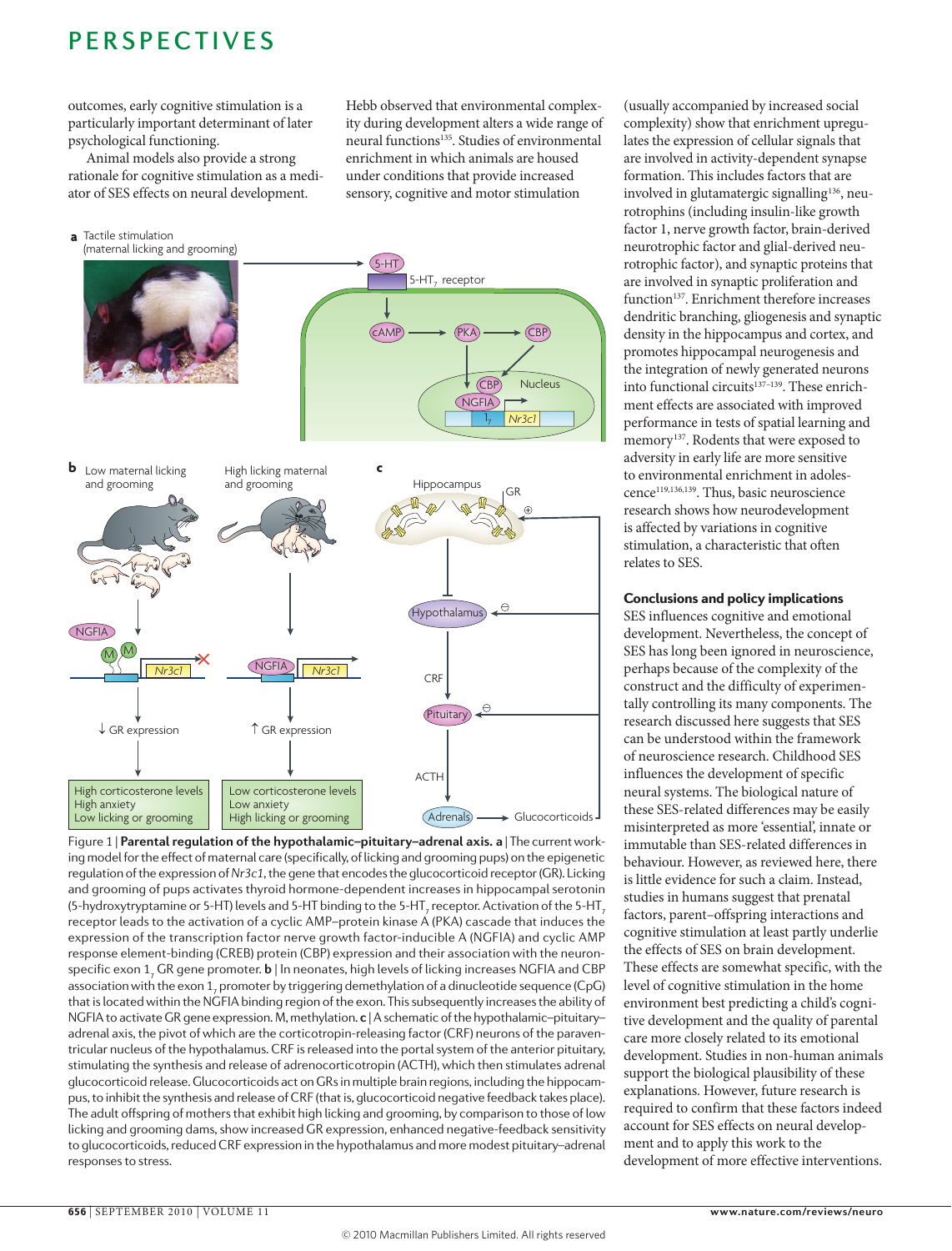Although these are early days for the study of SES and brain development, the integration of social and neural approaches to SES has a number of policy implications. First, it highlights brain development as a new target for intervention and prevention programmes (BOX 1). Until now, interventions have been targeted at changing SES directly by increasing family income<sup>62,140</sup>, influencing the putative mediators of SES effects, such as parenting style, and influencing academic achievement and psychopathology through direct interventions, including educational or treatment programmes targeted at low-SES communities. The targeting of brain development has involved familiar approaches, such as improving children's access to medical care or nutritional supplementation. More recently, it has included programmes aimed at training particular neurocognitive systems directly, for example by using computerized, game-based strategies for training executive functions or school curricula that employ specific exercises as well as overarching strategies to promote executive functions throughout the school day<sup>59,70,71</sup>. Such approaches seem to be promising from the perspective of basic neuroscience research, but future studies must empirically determine if such programmes reduce SES-related disparities.

Second, our emerging understanding of SES-related differences in neurocognitive systems places these disparities into a broad public health perspective. Converging evidence that differences in levels of parental care and cognitive stimulation in the home underlie SES-related differences in brain development highlight the importance of policies that shape the broader environments to which families are exposed. This evidence extends the discussion of child development beyond traditional policy arenas such as education and child-care. Precedence should be given to improving care for children and to providing enriching environments during pre- and post-natal development. Therefore, policies and programmes that reduce parental stress, enhance parental emotional well-being and provide adequate resources for parents and communities should be prioritized. Moreover, as women are often a child's primary caregiver, the effects reviewed here emphasize the significance of women's health, emotional well-being, material resources and education for child development<sup>141</sup>.

The incorporation of SES into neuroscience research will become increasingly important as neuroscience is brought to

bear in educational, marketing and forensic contexts. The applications of neuroscience in these contexts are often developed on the basis of findings in largely middle-SES subjects and therefore may not be broadly applicable to the population<sup>142</sup>. Neuroscience research has a unique role in synthesizing approaches from multiple disciplines that include sociology, medicine, public health, psychology and psychiatry to characterize SES-related differences in neural development and to chart the mechanisms through which childhood experience affects neural function. First, a neuroscience approach permits us to identify the neural phenotypes related to SES that underlie cognitive performance and mental health, and are potential targets for intervention. Second, an understanding of brain development in humans and animal models can be leveraged to define the causal relationship between 'SES-related exposures' and neural development. The investigation of SES and neural development is a promising area of study that, by delineating environmental influences on individual differences in neural development, can refine strategies to address SES-related disparities.

*Daniel A. Hackman and Martha J. Farah are at the Center for Cognitive Neuroscience, Center for Neuroscience and Society, Department of Psychology, University of Pennsylvania, 3720 Walnut Street, Room B51, Philadelphia, Pennsylvania 19104‑6241, USA.*

*Michael J. Meaney is at the Douglas Mental Health University Institute, McGill University, Montreal, Quebec H4H 1R3, Canada; Sackler Program for Epigenetics and Psychobiology at McGill University, Montrea, Quebec H3A 2T5, Canada and the Singapore Institute for Clinical Sciences, 30 Medical Drive, Singapore 117609.*

> *Correspondence to M.J.F. e‑mail: [mfarah@psych.upenn.edu](mailto:mfarah@psych.upenn.edu)*

doi:10.1038/nrn2897

- 1. Adler, N. E. & Rehkopf, D. F. US disparities in health: descriptions, causes and mechanisms. *Annu. Rev. Public Health* **29**, 235–252 (2008).
- 2. Bradley, R. H. & Corwyn, R. F. Socioeconomic status and child development. *Annu. Rev. Psychol.* **53**, 371–399 (2002).
- Brooks-Gunn, J. & Duncan, G. J. The effects of poverty on children. *Future Child* **7**, 55–71 (1997).
- 4. Conger, R. D. & Donnellan, M. B. An interactionist perspective on the socioeconomic context of human development. *Annu. Rev. Psychol.* **58**, 157–199 (2007).
- 5. Evans, G. W. The environment of childhood poverty. *Am. Psychol.* **59**, 77–92 (2004).
- 6. McLoyd, V. C. Socioeconomic disadvantage and child development. *Am. Psychol.* **53**, 185–204 (1998).
- 7. Hackman, D. M. & Farah, M. J. Socioeconomic status and the developing brain. *Trends Cogn. Sci.* **13**, 65–73 (2009).
- 8. Raizada, R. D. & Kishiyama, M. M. Effects of socioeconomic status on brain development, and how cognitive neuroscience may contribute to levelling the playing field. *Front. Hum. Neurosci.* **4**, 3 (2010).
- 9. Shonkoff, J. P., Boyce, W. T. & McEwen, B. S. Neuroscience, molecular biology, and the childhood roots of health disparities building a new framework for health promotion and disease prevention. *JAMA*  **301**, 2252–2259 (2009).
- 10. Braveman, P. A. *et al*. Socioeconomic status in health research: one size does not fit all. *JAMA* **294**, 2879–2888 (2005).
- 11. Krieger, N., Williams, D. R. & Moss, N. E. Measuring social class in US public health research: concepts, methodologies, and guidelines. *Annu. Rev. Public Health* **18**, 341–378 (1997).
- 12. Duncan, G. J., Brooks-Gunn, J. & Klebanov, P. K. Economic deprivation and early childhood development. *Child Dev.* **65**, 296–318 (1994).
- 13. Noble, K. G., McCandliss, B. D. & Farah, M. J. Socioeconomic gradients predict individual differences in neurocognitive abilities. *Dev. Sci.* **10**, 464–480 (2007).
- 14. Sirin, S. R. Socioeconomic status and academic achievement: a meta-analytic review of research. *Rev. Educ. Res.* **75**, 417–453 (2005).
- 15. Merikangas, K. R. et al. Prevalence and treatment of mental disorders among US children in the 2001–2004 NHANES. *Pediatrics* **125**, 75–81 (2010).
- 16. Goodman, E., Slap, G. B. & Huang, B. The public health impact of socioeconomic status on adolescent depression and obesity. *Am. J. Public Health* **93**, 1844–1850 (2003).
- 17. Shanahan, L., Copeland, W., Costello, E. J. & Angold, A. Specificity of putative psychosocial risk factors for psychiatric disorders in children and adolescents. *J. Child Psychol. Psychiatry* **49**, 34–42 (2008).
- 18. Tracy, M., Zimmerman, F. J., Galea, S., McCauley, E. & Vander Stoep, A. What explains the relation between family poverty and childhood depressive symptoms? *J. Psychiatr. Res.* **42**, 1163–1175 (2008).
- 19. National Institute of Child Health and Human Development Early Child Care Research Network. Duration and developmental timing of poverty and children's cognitive and social development from birth through third grade. *Child Dev.* **76**, 795–810 (2005).
- 20. Wadsworth, M. E. & Achenbach, T. M. Explaining the link between low socioeconomic status and psychopathology: testing two mechanisms of the social causation hypothesis. *J. Consult. Clin. Psychol.* **73**, 1146 –1153 (2005).
- 21. Korenman, S., Miller, J. E. & Sjaastad, J. E. Long-term poverty and child development in the United States: results from the NLSY. *Child. Youth Serv. Rev.* **17**, 127–155 (1995).
- 22. Duncan, G. J., Yeung, W. J., Brooks-Gunn, J. & Smith, J. R. How much does childhood poverty affect the life chances of children? *Am. Sociol. Rev.* **63**, 406–423 (1998).
- 23. Guo, G. & Mullan-Harris, K. M. The mechanisms mediating the effects of poverty on children's intellectual development. *Demography* **37**, 431–437 (2000).
- 24. Bowles, S., Gintis, H. & Groves, M. O. (eds) *Unequal Chances: Family Background and Economic Success.* (Princeton Univ. Press, New Jersey, 2005).
- 25. Farah, M. J. *et al.* Childhood poverty: specific associations with neurocognitive development. *Brain Res.* **1110**, 166–174 (2006).
- 26. Noble, K. G., Norman, M. F. & Farah, M. J. Neurocognitive correlates of socioeconomic status in kindergarten children. *Dev. Sci.* **8**, 74–87 (2005).
- 27. Kishiyama, M. M., Boyce, W. T., Jimenez, A. M., Perry, L. M. & Knight, R. T. Socioeconomic disparities affect prefrontal function in children. *J. Cogn. Neurosci.* **21**, 1106–1115 (2009).
- 28. Levine, S. C., Vasilyeva, M., Lourenco, S. F., Newcombe, N. S. & Huttonlocher, J. Socioeconomic status modifies the sex difference in spatial skill. *Psychol. Sci.* **16**, 841–845 (2005).
- 29. Herrmann, D. & Guadagno, M. A. Memory performance and socioeconomic status. *Appl. Cogn. Psychol.* **11**, 113–120 (1997).
- 30. Whitehurst, G. J. in *Research on Communication and Language Disorders: Contribution to Theories of Language Development* (eds Adamson, L. B. & Romski, M. A.) 233–266 (Brookes Publishing, Baltimore, Maryland, 1997).
- 31. Hart, B. & Risley, T. R. *Meaningful Differences in the Everyday Experience of Young American Children.* (Brookes Publishing, Baltimore, Maryland, 1995).
- 32. Eckert, M. A., Lambardino, L. J. & Leonard, C. M. Planar asymmetry tips the phonological playground and environment raises the bar. *Child Dev.* **72**, 988–1002 (2001).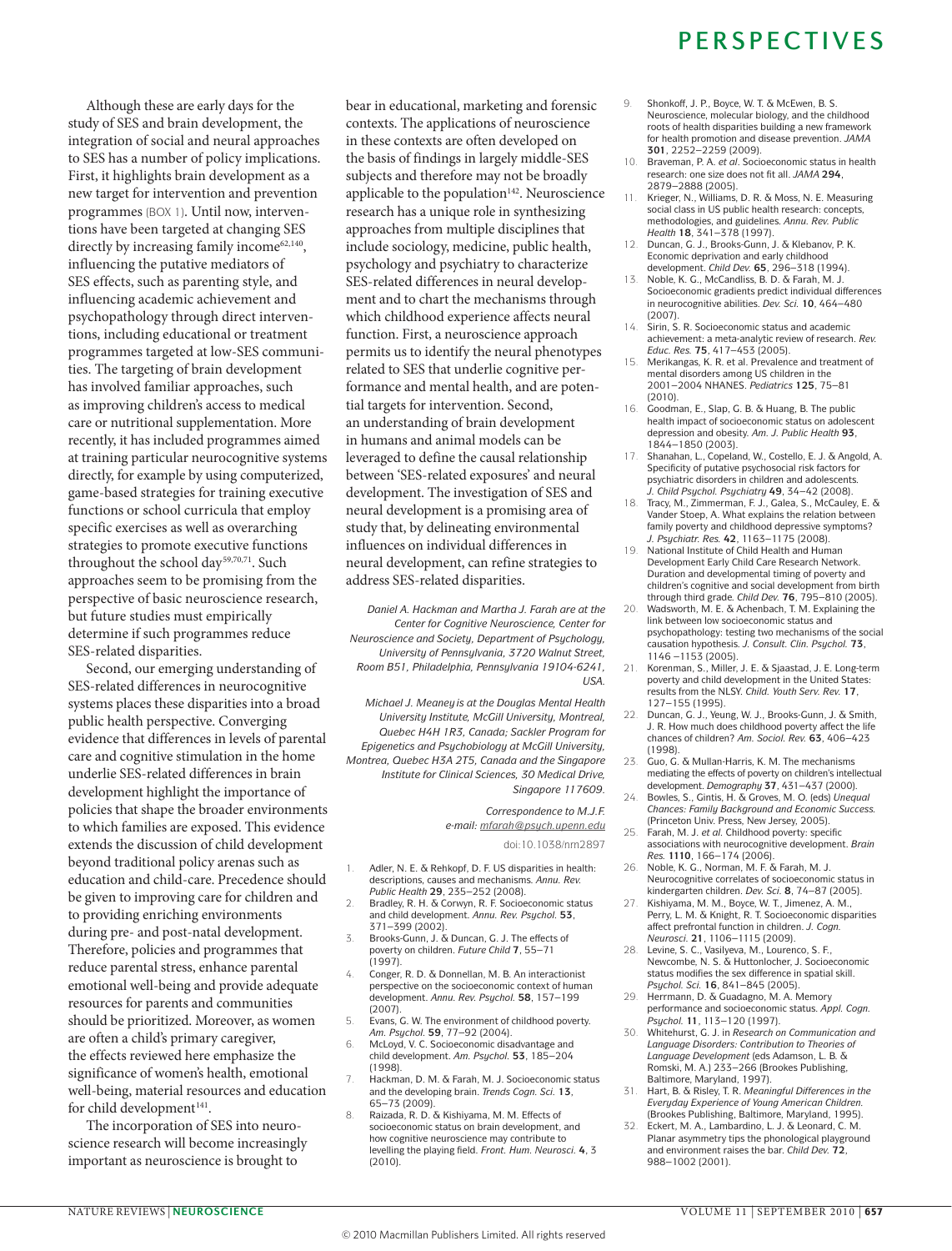- 33. Raizada, R. D. S. *et al.* Socioeconomic status predicts hemispheric specialization of the left inferior frontal gyrus in young children. *Neuroimage* **40**, 1392–1401 (2008).
- 34. Noble, K. G., Wolmetz, M. E., Ochs, L. G., Farah, M. J. & McCandliss, B. D. Brain–behavior relationships in reading acquisition are modulated by socioeconomic factors. *Dev. Sci.* **9**, 642–654 (2006).
- 35. Lipina, S. J., Martelli, M. I., Vuelta, B. & Colombo, J. A. Performance on the A-not-B task of Argentinian infants from unsatisfied and satisfied basic needs homes. *Int. J. Psychol.* **39**, 49–60 (2005).
- 36. Mezzacappa, E. Alterting, orienting, and executive attention: developmental properties and sociodemographic correlates in and epidemiological sample of young, urban children. *Child Dev.* **75**, 1373–1386 (2004).
- 37. Ardila, A. *et al.* The influence of the parents' educational level on the development of executive functions. *Dev. Neuropsychol.* **28**, 539–560 (2005).
- 38. Howse, R. B., Lange, G., Farran, D. C. & Boyles, C. D. Motivation and self-regulation as predictors of achievement in economically disadvantaged young children. *J. Exp. Educ.* **71**, 151–174 (2003).
- 39. Hughes, C. & Ensor, R. Executive function and theory of mind in 2 year olds: a family affair? *Dev. Neuropsychol.* **28**, 645–668 (2005).
- 40. Waber D. P. *et al*. The NIH MRI study of normal brain development: performance of a population based sample of healthy children aged 6 to 18 years on a neuropsychological battery. *J. Int. Neuropsychol. Soc.* **13**, 729–746 (2007).
- 41. Evans, G. W. & Schamberg, M. A. Childhood poverty, chronic stress, and adult working memory. *Proc. Natl Acad. Sci. USA* **106**, 6545–6549 (2009).
- 42. Engel, P. M. J., Santos, F. H. & Gathercole, S. E. Are working memory measures free of socioeconomic influence? *J. Speech Lang. Hear. Res.* **51**, 1580–1587 (2008).
- 43. Lupien, S. J., King, S., Meaney, M. J. & McEwen, B. S. Can poverty get under your skin? Basal cortisol levels and cognitive function in children from low and high socioeconomic status. *Dev. Psychopathol*. **13**, 653–676 (2001).
- 44. Wiebe, S. A., Espy, K. A. & Charak, D. Using confirmatory factor analysis to understand executive control in preschool children: I. Latent structure. *Dev. Psychol.* **44**, 575–587 **(**2008)**.**
- Turrell, G. et al. Socioeconomic position across the lifecourse and cognitive function in late middle age. *J. Gerontol. B Psychol. Sci. Soc. Sci.* **57**, S43–S51 (2002).
- 46. D'Angiulli, A., Herdman, A., Stapells, D. & Hertzman, C. Children's event-related potentials of auditory selective attention vary with their socioeconomic
- status. *Neuropsychology* **22**, 293–300 (2008). 47. Stevens, C., Lauinger, B. & Neville, H. Differences in the neural mechanisms of selective attention in children from different socioeconomic backgrounds: an event-related brain potential study. *Dev. Sci.* **12**, 634–646 (2009).
- 48. Tomarken, A. J., Dichter, G. S., Garber, J. & Simien, C. Resting frontal brain activity: linkages to maternal depression and socio-economic status among adolescents. *Biol. Psychol.* **67**, 77–102 (2004).
- 49. Gianaros, P. J. *et al.* Potential neural embedding of parental social standing. *Soc. Cogn. Affect. Neurosci.*  **3**, 91–96 (2008).
- 50. Gianaros, P. J. *et al.* Perigenual anterior cingulated morphology covaries with perceived social standing. *Soc. Cogn. Affect. Neurosci.* **2**, 161–173 (2007).
- 51. Ochsner, K. N. & Gross, J. J. The cognitive control of emotion. *Trends Cogn. Sci.* **9**, 242–249 (2005). 52. Ressler, K. J. & Mayberg, H. S. Targeting abnormal
- neural circuits in mood and anxiety disorders: from the laboratory to the clinic. *Nature Neurosci.* **10**, 1116–1124 (2007).
- 53. Buckner, J. C., Mezzacappa, E. & Beardslee, W. R. Characteristics of resilient youths living in poverty: the role of self-regulatory processes. *Dev. Psychopathol.* **15**, 139 – 162 (2003).
- Lengua, L. J. The contribution of emotionality and selfregulation to the understanding of children's response to multiple risk. *Child Dev.* **73**, 144–161 (2002).
- 55. Duncan, G. J. et al. School readiness and later achievement. *Dev. Psychol.* **43**, 1428–1446 (2007).
- 56. Forget-Dubois, N. *et al.* Early child language mediates the relation between home environment and school readiness. *Child Dev.* **80**, 736–749 (2009).
- 57. Morgan, A. B. & Lilienfeld, S. O. A meta-analytic review of the relation between antisocial behavior and neuropsychological measures of executive function.
- *Clin. Psychol. Rev.* **20**, 113–136 (2000). 58. Rogers, R. D. *et al.* Executive and prefrontal dysfunction in unipolar depression: a review of neuropsychological and imaging evidence. *Neurosci. Res.* **50**, 1–11 (2004).
- 59. Blair, C. & Diamond, A. Biological processes in prevention and intervention: the promotion of selfregulation as a means of preventing school failure. *Dev. Psychopathol.* **20**, 899–911 (2008).
- 60. Dohrenwend, B. P. *et al.* Socioeconomic status and psychiatric disorders: the causation-selection issue. *Science* **255**, 946–952 (1992).
- 61. Johnson, J. G., Cohen, P., Dohrenwend, B. P., Link, B. G. & Brook, J. S. A longitudinal investigation of social causation and social selection processes involved in the association between socioeconomic status and psychiatric disorders. *J. Abnorm. Psychol.*  **108**, 490–499 (1999).
- 62. Costello, E. J., Compton, S. N., Keeler, G. & Angold, A. Relationships between poverty and psychopathology: a natural experiment. *JAMA* **290**, 2023–2029 (2003).
- 63. South, S. C. & Krueger, R. F. Genetic and environmental influences on internalizing psychopathology vary as a function of economic status. *Psychol. Med.* 18 Mar 2010 (doi:10.1017/ S0033291710000279).
- 64. Nisbett, R. E. *Intelligence and How to Get It: Why Schools and Cultures Count.* (Norton, New York, 2009).
- 65. Capron, C. & Duyme, M. Assessment of effects of socio-economic status on IQ in a full cross-fostering study. *Nature* **340**, 552–554 (1989).
- 66. Turkheimer, E., Haley, A., Waldron, M., D'Onofrio, B. M. & Gottesman, I. I. Socioeconomic status modifies heritability of IQ in young children. *Psychol. Sci.* **14**, 623–628 (2003).
- 67. Friedman, N. P. *et al.* Individual differences in executive function are almost entirely genetic in origin. *J. Exp. Psychol. Gen.* **137**, 201–225 (2008).
- 68. Lasky-Su, J. *et al.* A study of how socioeconomic status moderates the relationship between SNPs encompassing BDNF and ADHD symptom counts in ADHD families. *Behav. Genet.* **37**, 487–497 (2007).
- 69. Manuck, S. B., Flory, J. D., Ferrell, R. E. & Muldoon, M. F. Socio-economic status covaries with central nervous system serotonergic responsivity as a function of allelic variation in the serotonin transporter genelinked polymorphic region. *Psychoneuroendocrinology* **29**, 651–668 (2004).
- 70. Diamond, A., Barnett, W. S., Thomas, J. & Munro, S. Preschool program improves cognitive control. *Science* **318**, 1387–1388 (2007).
- 71. Thorell, L. B., Lindqvist, S., Nutley, S. B., Bohlin, G. & Klingberg, T. Training and transfer effects of executive functions in preschool children. *Dev. Sci.* **12**, 106–113  $(2009)$
- 72. Spencer, N., Bambang, S., Logans, S. & Gill, L. Socioeconomic status and birth weight: comparison of an area-based measure with the Registrar General's social class. *J. Epidemiol. Community Health* **53**, 495–498 (1999).
- 73. Bohnert, K. M. & Breslau, N. Stability of psychiatric outcomes of low birth weight: a longitudinal investigation. *Arch. Gen. Psychiatry* **65**, 1080–1086 (2008).
- Strauss, R. S. Adult functional outcome of those born small for gestational age: twenty-six-year follow-up of the 1970 British Birth Cohort. *JAMA* **283**, 625–632  $(2000)$
- 75. Meaney, M. J., Szyf, M. & Seckl, J. R. Epigenetic mechanisms of perinatal programming of hypothalamic-pituitary-adrenal function and health. *Trends Mol. Med.* **13**, 269–277 (2007).
- 76. Schlotz, W. & Phillips, D. I. W. Fetal origins of mental health: evidence and mechanisms. *Brain Behav. Immun.* **23**, 905–916 (2009).
- 77. Jefferis, B. J., Power, C. & Hertzman, C. Birth weight, childhood socioeconomic environment, and cognitive development in the 1958 British birth cohort study. *BMJ* **325**, 305 (2002).
- 78. Seckl, J. R. Glucocorticoids, developmental 'programming' and the risk of affective dysfunction. *Prog. Brain Res.* **167**, 17–34 (2008).
- 79. Challis, J. R. *et al.* The fetal placental hypothalamic-pituitary-adrenal (HPA) axis, parturition and post natal health. *Mol. Cell. Endocrinol.* **185**, 135–144 (2001).
- 80. McGrath, S. & Smith, R. Prediction of preterm delivery using plasma corticotrophin-releasing hormone and

other biochemical variables. *Ann. Med.* **34**, 28–36 (2002).

- 81. Yeh, T. F. *et al.* Outcomes at school age after postnatal dexamethasone therapy for lung disease of prematurity. *N. Engl. J. Med.* **350**, 1304–1313 (2004). 82. Buss, C., Meaney, M. J., Lupien, S. & Pruessner, J.
- Maternal care modulates the relationship between prenatal risk and hippocampal volume. *J. Neurosci.* **27**, 2592–2595 (2007).
- 83. Murmu, M. S. *et al.* Changes of spine density and dendritic complexity in the prefrontal cortex in offspring of mothers exposed to stress during pregnancy. *Eur. J. Neurosci.* **24**, 1477–1487  $(2006)$
- 84. Maccari, S. *et al.* Prenatal stress and long-term consequences: implications of glucocorticoid hormones. *Neurosci. Biobehav. Rev.* **27**, 119–127 (2003).
- 85. Weinstock, M. The long-term behavioural consequences of prenatal stress. *Neurosci. Biobehav. Rev.* **32**, 1073–1086 (2008).
- 86. Glover, V. & O'Connor, T. G. Effects of antenatal stress and anxiety: implications for development and psychiatry. *Br. J. Psychiatry* **180**, 389–391 (2002).
- 87. Barbazanges, A., Piazza, P. V., Le Moal, M. & Maccari, S. Maternal glucocorticoid secretion mediates long-term effects of prenatal stress. *J. Neurosci.* **16**, 3943–3949 (1996).
- 88. Uno, H., Tarara, R., Else, G., Suleman, M. A. & Sapolsky, R. M. Hippocampal damage associated with prenatal glucocorticoid exposure. *J. Neurosci.* **9**, 1705–1711 (1989).
- Schneider, M. L., Moore, C. F., Kraemer, G. W., Roberts, A. D. & DeJesus, O. T. The impact of prenatal stress, fetal alcohol exposure, or both on development: perspectives from a primate model.
- *Psychoneuroendocrinology* **27**, 285–298 (2002). 90. Matthews, S. G. & Phillips, D. I. W. Minireview: transgenerational inheritance of the stress response: a new frontier in stress research. *Endocrinology* **151**, 7–13 (2010).
- 91. Linver, M. R., Brooks-Gunn, J. & Kohen, D. E. Family processes as pathways from income to young children's development. *Dev. Psychol.* **38**, 719–734 (2002).
- 92. Grolnick, W. S., Gurland, S. T., DeCourcey, W. & Jacob, K. Antecedents and consequences of mothers' autonomy support: an experimental investigation. *Dev. Psychol.* **38**, 143–155 (2002).
- 93. Belsky, J. & Jaffee, S. in *Developmental Psychopathology* 2nd edn Vol. 3 (eds Cicchetti, D. & Cohen, D. J.) 38–85 (John Wiley & Sons, Hoboken,
- New Jersey, 2006). 94. Repetti, R. L., Taylor, S. E. & Seeman, T. E. Risky families: family social environments and the mental and physical health of offspring. *Psychol. Bull.* **128**, 330–366 (2002).
- 95. McLoyd, V. C. The impact of economic hardship on Black families and children: psychological distress, parenting, and socioemotional development. *Child Dev.* **61**, 311–346 (1990).
- 96. Cicchetti, D. & Toth, S. L. Child maltreatment. *Annu. Rev. Clin. Psychol.* **1**, 409–438 (2005).
- 97. O'Connor, T. G., Deater-Deckard, K., Fulker, D., Rutter, M. & Plomin, R. Genotype–environment correlations in late childhood and early adolescence: antisocial behavioral problems and coercive parenting. *Dev. Psychol.* **34**, 970–981 (1998).
- 98. Gunnar, M. R. & Fisher, P. A. The Early Experience, Stress, and Prevention Science Network. Bringing basic research on early experience and stress neurobiology to bear on preventive interventions for neglected and maltreated children. *Dev. Psychopathol.* **18**, 651–677 (2006).
- 99. Conger, R. D. *et al*. Economic stress, coercive family process, and developmental problems of adolescents. *Child Dev.* **30**, 467–483 (1994).
- 100. Masten, A. S., Morison, P., Pellegrini, D. & Tellegen, A. in *Risk and Protective Factors in the Development of Psychopathology.* (eds Rolf, J. E., Marsten, A. S., Cicchett, D., Nuechterlein, K. H. & Weintraub, S.) 236–256 (Cambridge Univ. Press, New York, 1990).
- 101. Van den Boom, D. The influence of temperament and mothering on attachment and exploration: an experimental manipulation of sensitive responsiveness among lower-class mothers and irritable infants. *Child Dev.* **65**, 1457–1477 (1994).
- 102. Olds, D. *et al.* Long-term effects of nurse home visitation on children's criminal and antisocial behavior: 15-year follow-up of a randomized controlled trial. *JAMA* **280**, 1238–1244 (1998).